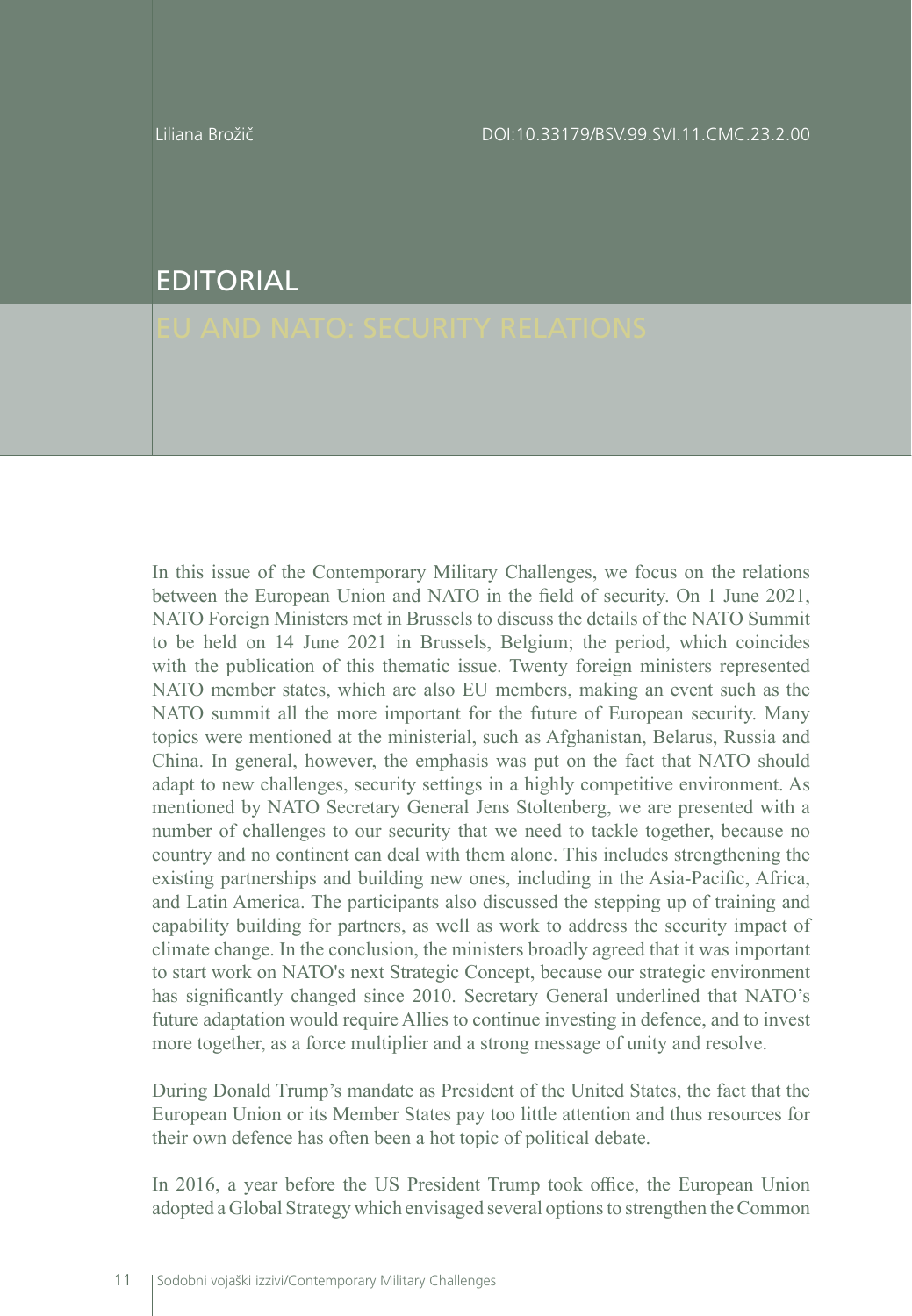Security and Defence Policy, which we will discuss in further detail in the next issue of the Contemporary Security Challenges. The Global Strategy provided that the European Defence Fund, the Permanent Structured Cooperation, the Coordinated Annual Review on Defence, and other existing and new mechanisms would operate in such a way that activities, resources and capabilities would not duplicate with NATO's, but would complement each other. True enough that, within the Common Security and Defence Policy, the European Union has already foreseen many activities at its meetings and in the adopted documents in terms of strengthening this policy, but later implemented little. Has anything changed in this area in the past four years, or will perhaps something change at the time of the Conference on the future of Europe? Just as the Alliance is planning a new strategic concept, the European Union is announcing a Strategic Compass, which will set new directions for future cooperation, also in the field of security.

In this issue, the authors present how the cooperation between the European Union and NATO is taking place in 2021 in some areas of security.

The article titled *EU-NATO cooperation and the Slovenian presidency of the Council of the European Union* by **Marko Mahnič** presents an interesting thesis on whether obstacles to the coherent functioning of the European Union and North Atlantic Treaty Organization in the field of common security and defence are of a purely technical nature, or are there maybe differences in the policies, bilateral relations and national ambitions of certain countries.

**Damjan Štrucl** writes about the *EU-NATO partnership and ensuring information security and cybersecurity: theory and practice*. According to him, the development of information and communication technology and new challenges of the modern security environment have led to the signing of the Joint Declaration on deepening the strategic partnership between both organizations in 2016. The author provides an analysis of the EU-NATO strategic partnership in ensuring security and defence in the modern security environment.

*Defence initiatives to strengthen the security of the European Union* motivated **Gregor Garb** to write an article presenting what the 2016 European Union Global Strategy contributed to the EU's strategic defence autonomy. Initially, in a theoretical sense, and after five years in a practical sense. All of course, given the fact that the European Union will continue to maintain strong relations and cooperation with the North Atlantic Alliance.

**David Humar** and **Nina Raduha** present the process of creating the Military Strategy of the Republic of Slovenia in the Slovenian Armed Forces. Changes in the international environment have initiated security-related strategic considerations of NATO and the European Union. Slovenia as a member of both organizations also needs a strategic consideration in both military and security fields. Their article